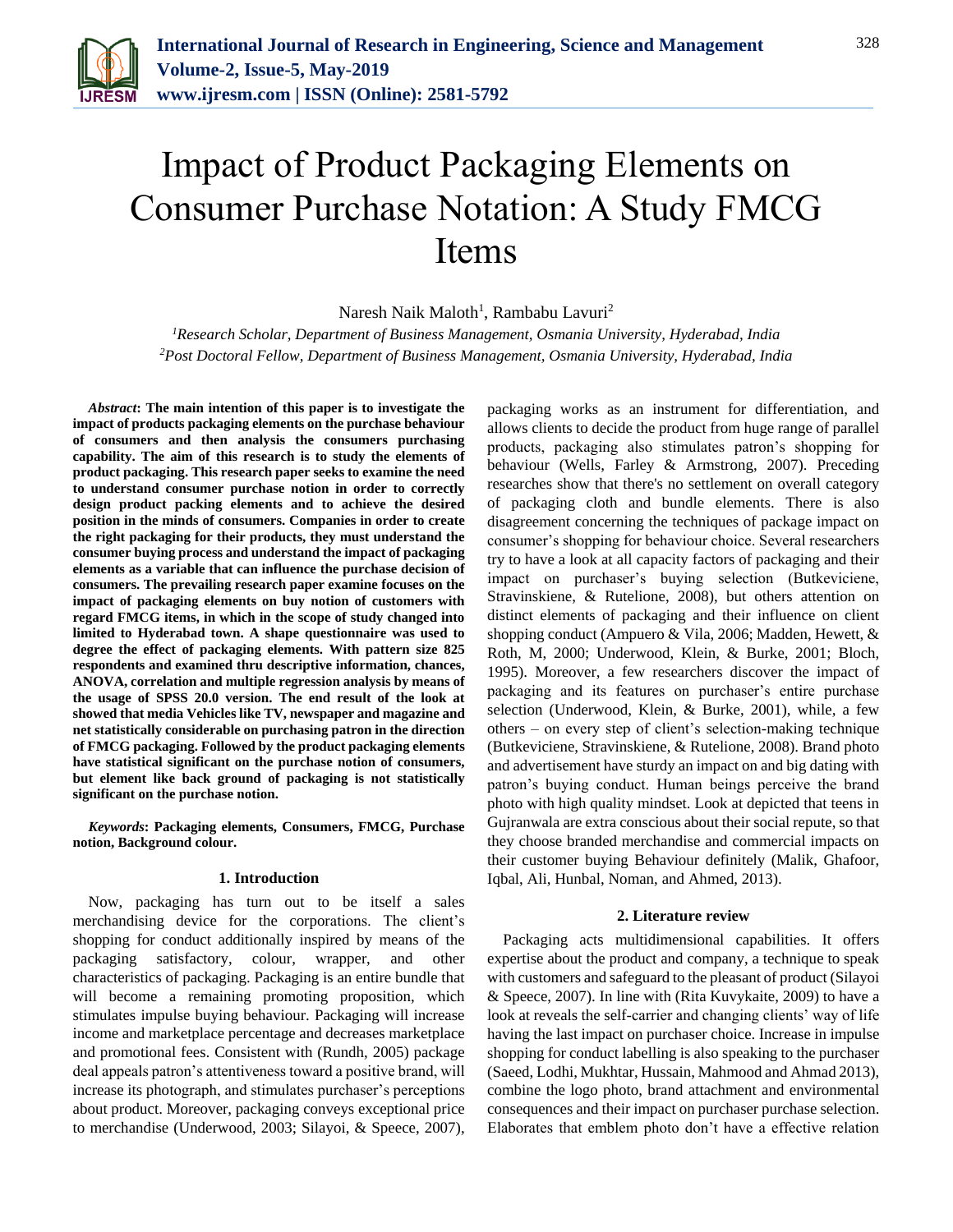

with buy decision, emblem attachment has a moderate superb relation with buy selection and environmental consequences but don't have a positive relation with buy selection (Ahmed & Kazim, 2011).

The purchasers buy extra quantity of the products, after looking a nicely-classified product. Therefore, labelling impacts the patron shopping for behaviour, however there are some different elements additionally, which affect the patron shopping for conduct (Saeed, Lodhi, Rauf, Rana, Mahmood & Ahmed, 2013). In recent times, humans have become extra worried in the direction of green shopping because of a grown cognizance for environmental protection. Inexperienced buying is basically the act of buying environmental friendly products. The research model in this take a look at examines the effects of predictor variables (environmental situation, organizational green image and environmental expertise) upon criterion variable (inexperienced buy goal) with the moderating impact of perceived product rate and first-class (Underwood, 2003; Rettie & Brewer, 2000; Barber, Almanza, & Donovan, 2006). (Adelina & Morgan, 2007) conclude that Packaging can be treated as one of the most valuable tools in this day's advertising communications; Packaging has a vital effect on customers shopping for conduct. The effect of packaging and its elements can impact the patron's buy selection (Ahmed et.al, 2014).

In keeping with (Karbasivar & Yarahmadi, 2011), greater clothing impulse shopping for and promotional methods (cash cut-price) utilization among sample, in addition to in-save shape show (window display) has important function to encourage purchasers to shop for impulse. They can present complementary products to encourage patron to buy impulse. Also, sealers can boom clothing impulse shopping for with redecorating their stores in modern-day fashion and use appealing lights and colourings. The end result of the take a look at proves that there's a pivotal courting between window display, credit score card, promotional sports (discount, unfastened product) and customer impulse buying behaviour (Alice, 2006). In line with (Erzsebet & Zoltan, 2007) each the qualitative and quantitative studies confirmed that respondents adopted similar threat reduction strategies of their purchase of infant care products. These studies investigated consumer perceptions and buying behaviour of baby care products. The consequences of the number one research showed those consumers' needs glad about the product in phrases of reliability and performance and packaging.

In keeping with (Butkeviciene, Stravinskiene and A. Rutelione, 2008), impulse buying is indeed an applicable component in CE retailing, for this reason justifying using sales packaging. But, optimization is still important. From a cheap and environmental attitude, it is very steeply-priced to apply income packaging (with additional fabric use and transport extent) to products that don't want them, or to use them in an useless way. (Saeed, Lodhi, Mukhtar, Hussain, Mahmood and Ahmad, 2011), combine the emblem picture, brand attachment and environmental outcomes and their impact on client buy decision. Elaborates that emblem image don't have an effective relation with purchase selection, brand attachment has a moderate superb relation with purchase decision and environmental consequences however don't have a high quality relation with purchase choice (Ahmed, Arif & Meenai, 2012).

# **3. Objectives of the study**

Following are the primary objective of the study

- To study the types of Media vehicles that influence consumer purchase behaviour towards the packaging of FMCG products.
- To examine the impact of product packaging elements influence on consumer purchase behaviour towards FMCG products.

# **4. Hypothesis of the study**

Following are the hypothesis of the study

- HO1: There is no significant influence of media vehicles on consumer purchase behaviour towards packaging of FMCG products.
- HO2: There is no significant impact of Product Packaging Elements on Consumer Purchase behaviour.

# **5. Scope of the study**

From the scene various investigations of the literature review and framed conceptualization created by the scholars. They are focusing mainly on the bundling terms and their performance. Just a few studies ware done on bundling in the Indian context with the FMCG sector. Only some of the studies said about the spirited strategies on the role of the bundling in the changed competitive situation of the market in the Indian markets. The present study is mainly focusing on the impact of product packaging, strategies of packaging which have been implemented by the FMCG sector. And what are the strategies applied by the Marketer to influence of the consumer purchase behaviour with the product packaging.

# **6. Methodology**

- *Research Design:* Descriptive research
- *Sources of data:* The study is concerned with the consumer perception and product packaging strategies, based on that source of the data collected from Primary source of data is collected from the respondents through structured questionnaire and interviews. It was in order to collect data on the product packaging strategies which affect on consumer purchase perception. Secondary data is collected from various Journals, Periodicals such as Magazines, Business newspapers, and from subject related books and websites.
- *Sample Size:* 825 Respondents from Hyderabad City Base on the Cochran's formula (infinity population), the sample size selected is 825. The sample size selected from the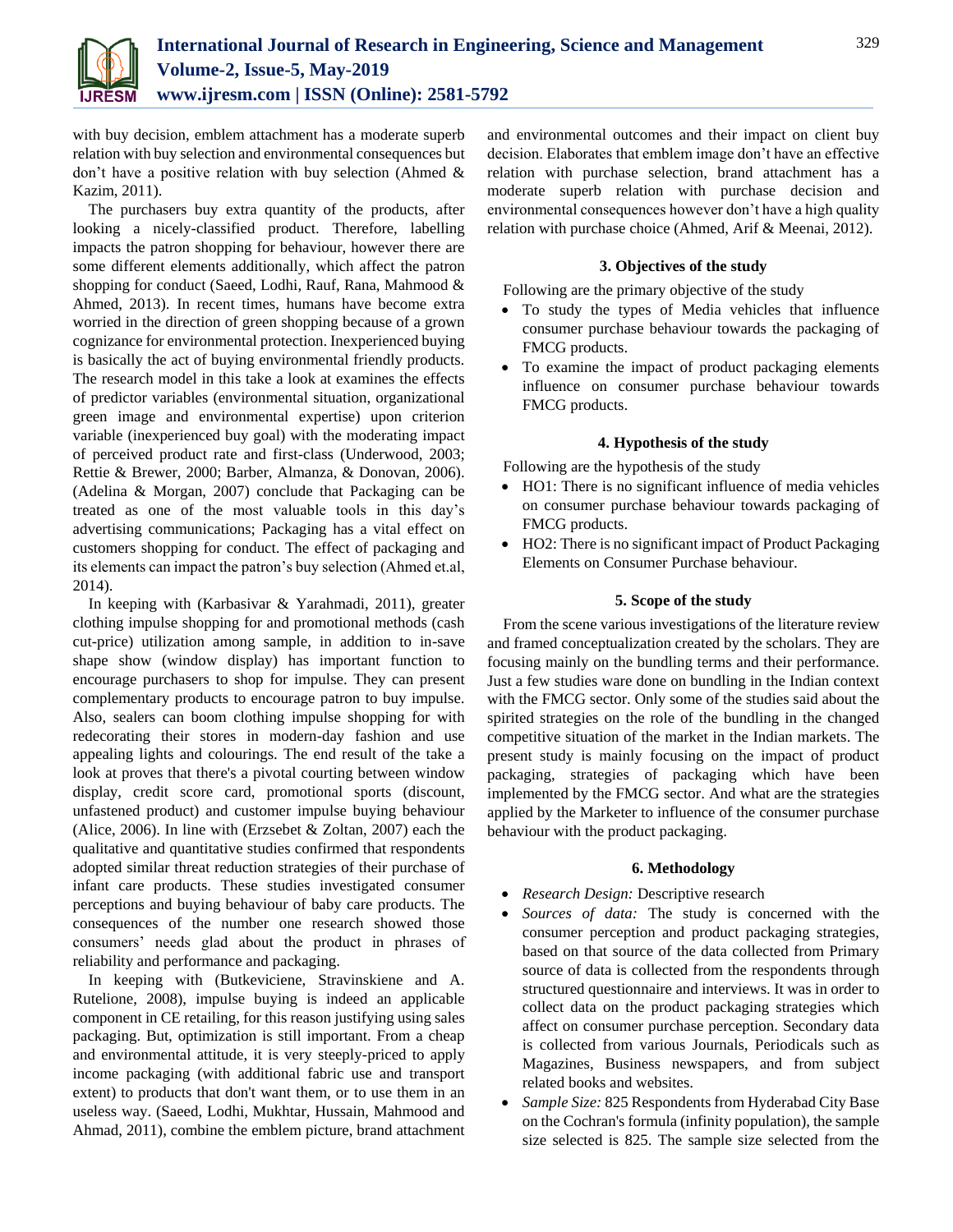

sample area i.e Hyderabad city, Telangana state. For mountain accuracy, reliability and validity of the data very small and large size samples are avoided. Because of the very small size sample having an inappropriate representation of the total sample area and large size sample have very difficult to handling all the process and managing data in a proper way.

 *Data collections methods:* Data has been collected using structure questionnaire through customer survey method and personal interview of consumers with help of Convenience sampling method, Statistical tools like ANOVAs, Correlation and Multiple Regression using SPSS 20.0 has been used.

General profile of Respondents: The frequency distribution of demographic variables is presented in the following table.

| Profile of Respondents |                 |                   |            |  |  |
|------------------------|-----------------|-------------------|------------|--|--|
| Particulars            | Classification  | No. of. Responses | Percentage |  |  |
| Age                    | Below 20        | 180               | 21.8       |  |  |
|                        | Years           |                   |            |  |  |
|                        | 21-30 Years     | 234               | 28.4       |  |  |
|                        | 31-40 Years     | 228               | 27.6       |  |  |
|                        | 41-50 Years     | 137               | 16.6       |  |  |
|                        | 51 and Above    | 46                | 5.6        |  |  |
| Gender                 | Male            | 582               | 70.5       |  |  |
|                        | Female          | 243               | 29.5       |  |  |
| Education              | <b>SSC</b>      | 77                | 9.3        |  |  |
|                        | Intermediate    | 100               | 12.1       |  |  |
|                        | Degree          | 234               | 28.4       |  |  |
|                        | pg degree       | 273               | 33.1       |  |  |
|                        | PG and above    | 141               | 17.1       |  |  |
| Occupation             | Govt.           | 252               | 30.5       |  |  |
|                        | Employee        |                   |            |  |  |
|                        | Private         | 299               | 36.2       |  |  |
|                        | Employee        |                   |            |  |  |
|                        | <b>Business</b> | 98                | 11.9       |  |  |
|                        | Home Maker      | 84                | 10.2       |  |  |
|                        | Student         | 92                | 11.2       |  |  |
| Monthly income         | below 20,000    | 86                | 10.4       |  |  |
| (in rupees)            | 20,001-30,000   | 125               | 15.2       |  |  |
|                        | $30.001 -$      | 318               | 38.5       |  |  |
|                        | 40,000          |                   |            |  |  |
|                        | 40,001-50,000   | 203               | 24.6       |  |  |
|                        | 50,001 and      | 93                | 11.3       |  |  |
|                        | above           |                   |            |  |  |
| Total                  |                 | $n = 825$         | 100%       |  |  |

Table 1

- *Age:* More than 28.4% candidates belongs the age group of 21-30 years and above, and 27.6%, 21.8%, 16.6% and 5.6% by the age of 31-40 years, below 20 years, 41-50 years and 51 and above years respectively.
- *Gender:* From the above desk it is evident that 70.5% of the whole respondents belong to male accompanied by 29.5% through female respective.
- *Education:* It is found from above table, that extra than 33.1% of the respondents belongs to pg, and followed with 28.4%, 17.1%, 12.1%, and 9.3% belongs to degree, pg and above, intermediate and SSC respectively.
- *Occupation:* It is evident from above table, that more than 36.2% of the respondents working as private employee,

and it are observed that 30.5%, 11.9%, 11.2% and 10.2% working as govt employee, Business, Student and Homemaker respectively.

 *Income in rupees:* 38.5% of family have an income between 30,001-40,000 followed by 24.6%, 15.2%, 11.3% and 10.4% with the income of 40,001-50,000, 20,001-30,000, and 50,001 and above and below 20,000 have family income level of respondents.



**<sup>7.</sup> Conceptual framework**

Fig. 1. Conceptual framework

# **8. Consequences and discussions**

| Table 2                            |              |       |  |  |  |  |
|------------------------------------|--------------|-------|--|--|--|--|
| Scale construction                 |              |       |  |  |  |  |
| <i><u><b>Ouestionnaire</b></u></i> | <i>Items</i> | Alpha |  |  |  |  |
| Media vehicles influence           | 4 Items      | 0.761 |  |  |  |  |
| Packaging elements                 | 10 Items     | 0.883 |  |  |  |  |

This confirms the validity and reliability of present studies paper. Major variables: Media vehicles and product packaging elements on client notion are considered. Alpha values were calculated one after the other for each the variables to test for the reliability and validity of the destiny take a look at. The Cronbach's alpha values for Media exposure and product packaging strategies are observed to be 0.761 and 0.883.

*HO1: There is no significant influence of media exposure on consumer purchase behaviour towards packaging of FMCG products.*

The table 3 reveals that any mean difference between the two sets of variables like media exposure and consumer purchase behaviour, and it indicated that 764.381 is the between-group variation in the group of TV as a source of information and consumer purchase behaviour and 764.381 is the within-group variation of TV and Purchase behaviour of consumers. The box also reveals that F-distribution .858, Followed by, the level of significance is .05 is less than 0.05. Through this, the Alternative hypothesis accepted and the null hypothesis is rejected. The result shows that there is a significant influence of TV exposure on consumer purchasing FMCG products. And followed with media exposure channels like Radio, Newspaper, and Magazine, Outdoor, and Internet of between groups variations are 20.409, 17.800, 17.117, 16.293 and their variance in Within group value is 759.113, 379.380, 585.126, 789.424. F-Statistic values are 1.276, 2.227, 1.389 and .980 followed with significant level are 0.200, 0.003, 0.004 and 0.009, all are less than 0.05 except 0.200. Finally, the results indicate that the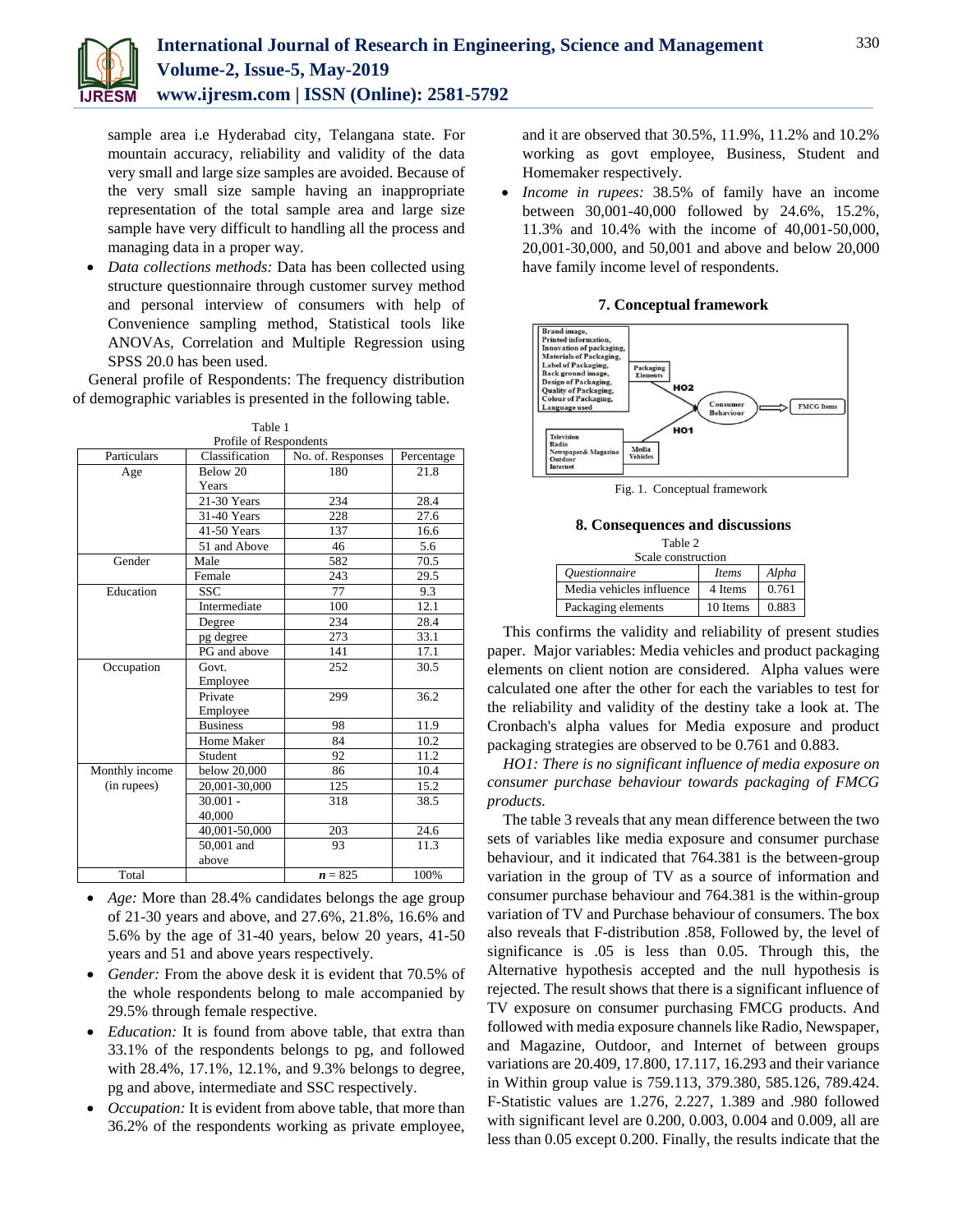

|                        |                       | Table 3        |     |             |              |      |
|------------------------|-----------------------|----------------|-----|-------------|--------------|------|
|                        |                       | <b>ANOVAs</b>  |     |             |              |      |
|                        |                       | Sum of squares | Df  | Mean Square | $\mathbf{F}$ | Sig. |
| TV                     | <b>Between Groups</b> | 13.817         | 17  | .813        | .858         | .005 |
|                        | Within Groups         | 764.381        | 807 | .947        |              |      |
|                        | Total                 | 778.199        | 824 |             |              |      |
| Radio                  | <b>Between Groups</b> | 20.409         | 17  | 1.201       | 1c.276       | .200 |
|                        | Within Groups         | 759.113        | 807 | .941        |              |      |
|                        | Total                 | 779.522        | 824 |             |              |      |
| Newspaper and Magazine | <b>Between Groups</b> | 17.800         | 17  | 1.047       | 2.227        | .003 |
|                        | Within Groups         | 379.380        | 807 | .470        |              |      |
|                        | Total                 | 397.181        | 824 |             |              |      |
| Outdoor                | <b>Between Groups</b> | 17.117         | 17  | 1.007       | 1.389        | .004 |
|                        | Within Groups         | 585.126        | 807 | .725        |              |      |
|                        | Total                 | 602.242        | 824 |             |              |      |
| Internet               | <b>Between Groups</b> | 16.293         | 17  | .958        | .980         | .009 |
|                        | Within Groups         | 789.424        | 807 | .978        |              |      |
|                        | Total                 | 805.716        | 824 |             |              |      |

#### Table 4 ANOVAs

|                                    |                       | Sum of Squares | df             | Mean Square | F      | Sig. |
|------------------------------------|-----------------------|----------------|----------------|-------------|--------|------|
| Colour of Packaging (E1)           | <b>Between Groups</b> | 2.934          | $\overline{4}$ | .733        | 11.945 | .000 |
|                                    | Within Groups         | 50.353         | 820            | .061        |        |      |
|                                    | Total                 | 53.287         | 824            |             |        |      |
| Back ground image of Packaging(E2) | <b>Between Groups</b> | 27.922         | 17             | 1.642       | 1.610  | .056 |
|                                    | Within Groups         | 823.525        | 807            | 1.020       |        |      |
|                                    | Total                 | 851.447        | 824            |             |        |      |
| Materials of Packaging(E3)         | <b>Between Groups</b> | 17.052         | 17             | 1.003       | 1.763  | .009 |
|                                    | Within Groups         | 459.049        | 807            | .569        |        |      |
|                                    | Total                 | 476.102        | 824            |             |        |      |
| Printed information                | <b>Between Groups</b> | 8.680          | 17             | .511        | .623   | .000 |
| (E4)                               | Within Groups         | 660.957        | 807            | .819        |        |      |
|                                    | Total                 | 669.636        | 824            |             |        |      |
| Innovation of packaging(E5)        | <b>Between Groups</b> | 9.279          | 17             | .546        | .455   | .001 |
|                                    | Within Groups         | 968.170        | 807            | 1.200       |        |      |
|                                    | Total                 | 977.450        | 824            |             |        |      |
| Label of Packaging(E6)             | <b>Between Groups</b> | 23.390         | 17             | 1.376       | 1.376  | .001 |
|                                    | Within Groups         | 806.930        | 807            | 1.000       |        |      |
|                                    | Total                 | 830.320        | 824            |             |        |      |
| Quality of Packaging(E7)           | <b>Between Groups</b> | 12.640         | 17             | .744        | .447   | .002 |
|                                    | Within Groups         | 1341.825       | 807            | 1.663       |        |      |
|                                    | Total                 | 1354.465       | 824            |             |        |      |
| Design of Packaging(E8)            | <b>Between Groups</b> | 16.380         | 17             | .964        | 1.153  | .005 |
|                                    | Within Groups         | 674.536        | 807            | .836        |        |      |
|                                    | Total                 | 690.916        | 824            |             |        |      |
| Language used on Packaging(E9)     | <b>Between Groups</b> | 26.080         | 17             | 1.534       | 1.263  | .000 |
|                                    | Within Groups         | 980.461        | 807            | 1.215       |        |      |
|                                    | Total                 | 1006.541       | 824            |             |        |      |
| Brand image on the Packaging       | <b>Between Groups</b> | 21.348         | 17             | 1.256       | 1.425  | .000 |
| (E10)                              | <b>Within Groups</b>  | 710.975        | 807            | .881        |        |      |
|                                    | Total                 | 732.322        | 824            |             |        |      |

Alternative hypothesis of a statement accepted while rejected the Null hypothesis. So the media exposure channels like newspaper and magazine, Outdoor and internet significantly impact on the consumer purchase behaviour, but radio (0.200) does not significantly impact on consumer purchase behaviour with respect of Packaging of FMCG products.

*HO2: There is no significant impact of Product Packaging Elements on Consumer Purchase behaviour.*

In order to understand whether there is any significant impact

of Packaging elements of products with respect to consumer purchase Behaviour. It is observed that from the above table, packaging element like Colour of packaging (E1) and consumer purchase behaviour difference in the sum of the squares and 21.344 is the variation in the between the group and, this value is small because of the mean values are closed in between the groups. 876.251 is the variation within the group and the value of F-distribution is 1.156. Finally, the level of significance value is 0.002, which is smaller than 0.05. So the results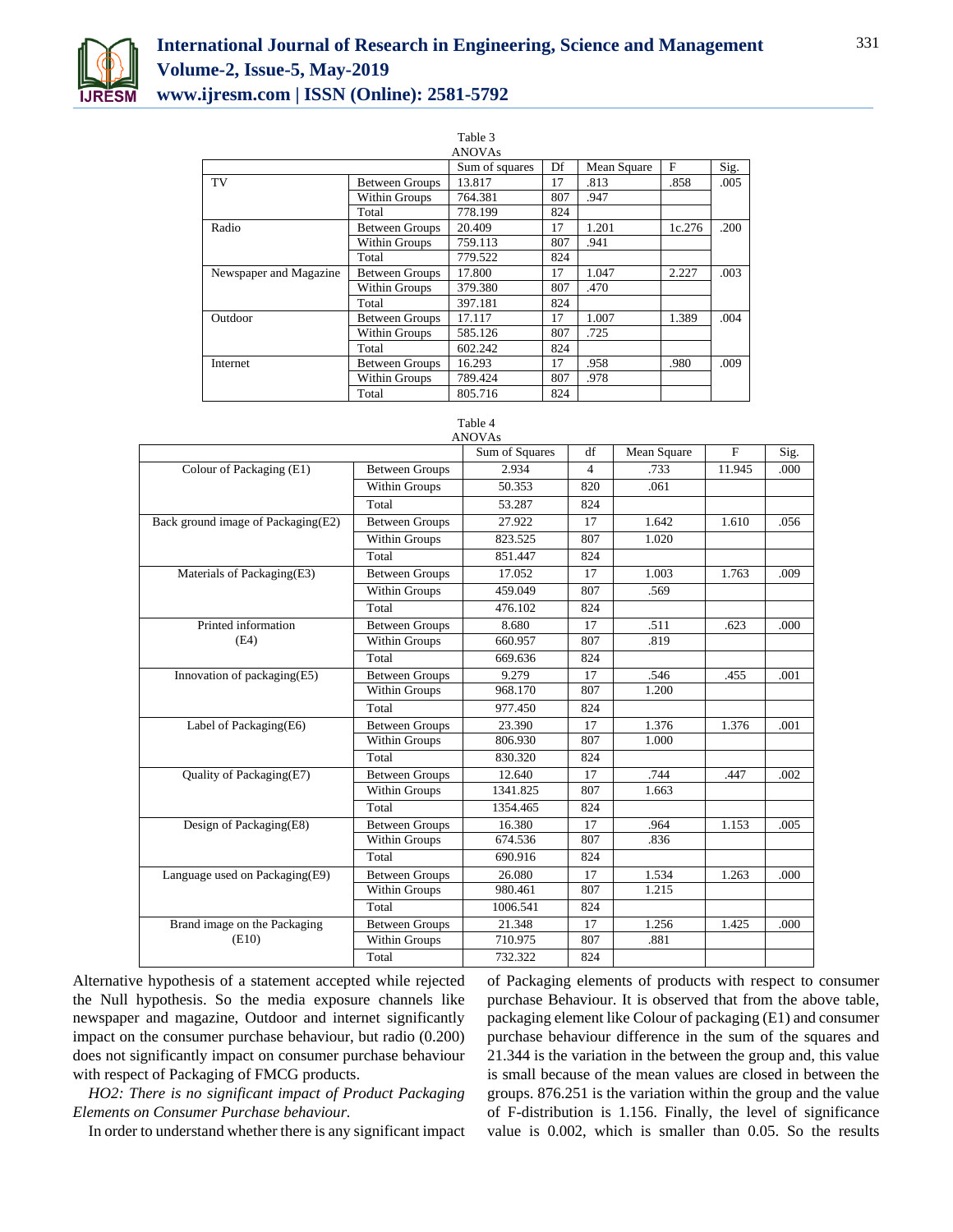

indicate that the null hypothesis can be rejected. So Colour of Packaging (E1) impacts on Consumer purchase behaviour with respect to FMCG products. And followed with packaging elements like Background image of Packaging (E2),Materials of Packaging (E3), Printed information (E4), Innovation of packaging (E5), Label of Packaging (E6), Quality of Packaging (E7), Design of Packaging (E8), Language used on Packaging (E9), Brand image on the Packaging (E10) of between groups variations are 27.922, 17.052, 8.680, 9.279, 23.390, 12.640, 16.380, 26.080 and 21.348, their Within group variations are 823.525, 459.049, 660.957, 968.170, 806.930, 1341.825, 674.536, 980.461, 710.975. F-Statistic values are 1.610, 1.763, .623, .455, 1.376, .447, 1.153, 1.263 and 1.425. Followed with significant level are 0.56, 0.009, 0.000, 0.001, 0.001, 0.002, 0.005, 0.000, and 0.000. These respected significance values are smaller than 0.05. Finally, table values indicate that the alternative hypothesis accepted and the null hypothesis rejected on the bases of the results. The Packaging elements dimensions are impacted on consumer purchase behaviour towards FMCG products, but packaging element like Background image of Packaging (E2) is not a significant impact on consumer purchase behaviour, because of its significance level is 0.056 and it is more than 0.05.

*Correlations between Packaging Elements variable with Purchase behaviour of the Final consumers:*

| Table 5 |  |
|---------|--|
|         |  |

| <b>Descriptive Statistics</b><br>N<br>Std.<br>Mean |        |           |     |  |  |
|----------------------------------------------------|--------|-----------|-----|--|--|
|                                                    |        | Deviation |     |  |  |
| Colour of Packaging (E1)                           | 3.12   | 1.044     | 825 |  |  |
| Back ground image of Packaging                     | 3.26   | 1.017     | 825 |  |  |
| (E2)                                               |        |           |     |  |  |
| Materials of Packaging(E3)                         | 2.57   | .760      | 825 |  |  |
| Printed information (E4)                           | 3.33   | .901      | 825 |  |  |
| Innovation of packaging (E5)                       | 3.70   | 1.089     | 825 |  |  |
| Label of Packaging (E6)                            | 3.72   | 1.004     | 825 |  |  |
| Quality of Packaging (E7)                          | 2.97   | 1.282     | 825 |  |  |
| Design of Packaging (E8)                           | 2.71   | .916      | 825 |  |  |
| Language used on Packaging (E9)                    | 3.09   | 1.105     | 825 |  |  |
| Brand image on the Packaging                       | 3.66   | .943      | 825 |  |  |
| (E10)                                              |        |           |     |  |  |
| <b>Consumer Purchase Behaviour</b>                 | 3.7671 | .35144    | 825 |  |  |

The mean values of Packaging elements variables like Colour of Packaging(E1) , Back ground image of Packaging (E2), Materials of Packaging (E3), Printed information (E4), Innovation of packaging(E5), Label of Packaging (E6), Quality of Packaging (E7), Design of Packaging (E8), Language used on Packaging (E9), Brand image on the Packaging (E10) and consumer purchase behaviour are found to be 3.12, 3.26, 2.57, 3.33, 3.70, 3.72, 2.97, 2.71, 3.09,3.66 and 3.7671 with standard deviations of 1.044, 1.017, .760, .901, 1.089, 1.004, 1.282, .916, 1.105, .943, and .35144 respectively.

The Elements of the packaging like Colour of Packaging  $(r=.542**)$ , Printed information  $(r=.612**)$  and Quality of Packaging  $(r=.513**)$  are having strongly correlations with the Consumer purchase behaviour. Whereas, elements like Label of Packaging (r=.311<sup>\*\*</sup>), Language used on Packaging (r=.312<sup>\*\*</sup>) having weak correlation with consumer purchase behaviour.

| Table 6                                                           |                             |  |  |  |  |  |
|-------------------------------------------------------------------|-----------------------------|--|--|--|--|--|
| Correlations between the packaging elements and consumer purchase |                             |  |  |  |  |  |
| behaviour                                                         |                             |  |  |  |  |  |
| Packaging elements                                                | <b>Pearson Correlations</b> |  |  |  |  |  |
| Colour of Packaging                                               | $.542**$                    |  |  |  |  |  |
| Back ground image of Packaging                                    | $.405***$                   |  |  |  |  |  |
| Materials of Packaging                                            | $.357***$                   |  |  |  |  |  |
| Printed information                                               | $.612**$                    |  |  |  |  |  |
| Innovation of packaging                                           | $.384***$                   |  |  |  |  |  |
| Label of Packaging                                                | $.311***$                   |  |  |  |  |  |
| Quality of Packaging                                              | $.513**$                    |  |  |  |  |  |
| Design of Packaging                                               | $.473**$                    |  |  |  |  |  |
| Language used on Packaging                                        | $.312**$                    |  |  |  |  |  |
| Brand image on the Packaging                                      | $.443***$                   |  |  |  |  |  |
|                                                                   |                             |  |  |  |  |  |

\*\* Correlation is significant at the 0.001level (2-tailed)

*Multiple regressions between Product Packaging Elements with purchase behaviour of Consumers:*

| Table 7                                                         |                                                                        |               |                                                                  |              |  |  |  |
|-----------------------------------------------------------------|------------------------------------------------------------------------|---------------|------------------------------------------------------------------|--------------|--|--|--|
|                                                                 |                                                                        | Model Summary |                                                                  |              |  |  |  |
| Model                                                           | Adjusted R<br>Std. Error of<br>R<br>R                                  |               |                                                                  |              |  |  |  |
|                                                                 |                                                                        | Square        | Square                                                           | the Estimate |  |  |  |
|                                                                 | 492 <sup>a</sup>                                                       | .242          | .233                                                             | .22277       |  |  |  |
|                                                                 |                                                                        |               | a. Predictors: (Constant), Brand image on the Packaging, Printed |              |  |  |  |
|                                                                 | information, Innovation of packaging, Materials of Packaging, Label of |               |                                                                  |              |  |  |  |
| Packaging, Back ground image of Packaging, Design of Packaging, |                                                                        |               |                                                                  |              |  |  |  |
| Quality of Packaging, Colour of Packaging, Language used on     |                                                                        |               |                                                                  |              |  |  |  |
| Packaging                                                       |                                                                        |               |                                                                  |              |  |  |  |

 $R<sup>2</sup>$  value reveals that the amount of difference in the dependent variables, and it is explained by the independent variables like Brand image on the Packaging, Printed information, Innovation of packaging, Materials of Packaging, Label of Packaging, Back ground image of Packaging, Design of Packaging, Quality of Packaging, Colour of Packaging, Language used on Packaging. Followed by the  $R^2$  value is the found that 0.242, it implies the meaning by 24.2% variation of difference explained by the predictors / independent variables. This is the total strength of association between dependent variables and independent / predictors.

|                                                                        | Table 8                                                               |         |                           |        |        |                   |  |
|------------------------------------------------------------------------|-----------------------------------------------------------------------|---------|---------------------------|--------|--------|-------------------|--|
|                                                                        |                                                                       |         | <b>ANOVA</b> <sup>a</sup> |        |        |                   |  |
| Model                                                                  |                                                                       | Sum of  | Df                        | Mean   | F      | Sig.              |  |
|                                                                        |                                                                       | Squares |                           | Square |        |                   |  |
|                                                                        | Regression                                                            | 12.892  | 10                        | 1.289  | 25.980 | .000 <sup>b</sup> |  |
|                                                                        | Residual                                                              | 40.394  | 814                       | .050   |        |                   |  |
|                                                                        | Total                                                                 | 53.287  | 824                       |        |        |                   |  |
|                                                                        | a. Dependent Variable: Consumer purchase behaviour                    |         |                           |        |        |                   |  |
|                                                                        | b. Predictors: (Constant), Brand image on the Packaging, Printed      |         |                           |        |        |                   |  |
| information, Innovation of packaging, Materials of Packaging, Label of |                                                                       |         |                           |        |        |                   |  |
|                                                                        | Packaging, Back ground image of Packaging, Design of Packaging,       |         |                           |        |        |                   |  |
|                                                                        | Quality of Packaging, Colour of Packaging, Language used on Packaging |         |                           |        |        |                   |  |

*Ho: There is no significant variation caused by predictors on Consumer Purchase Behavior.*

The above box reveal that the value of F-distribution is statistically significant, therefore the following statement i.e. the null hypothesis rejected and the alternative hypothesis. So the result implies that there is a variation of difference of variation caused by the independent variables on the dependent variables.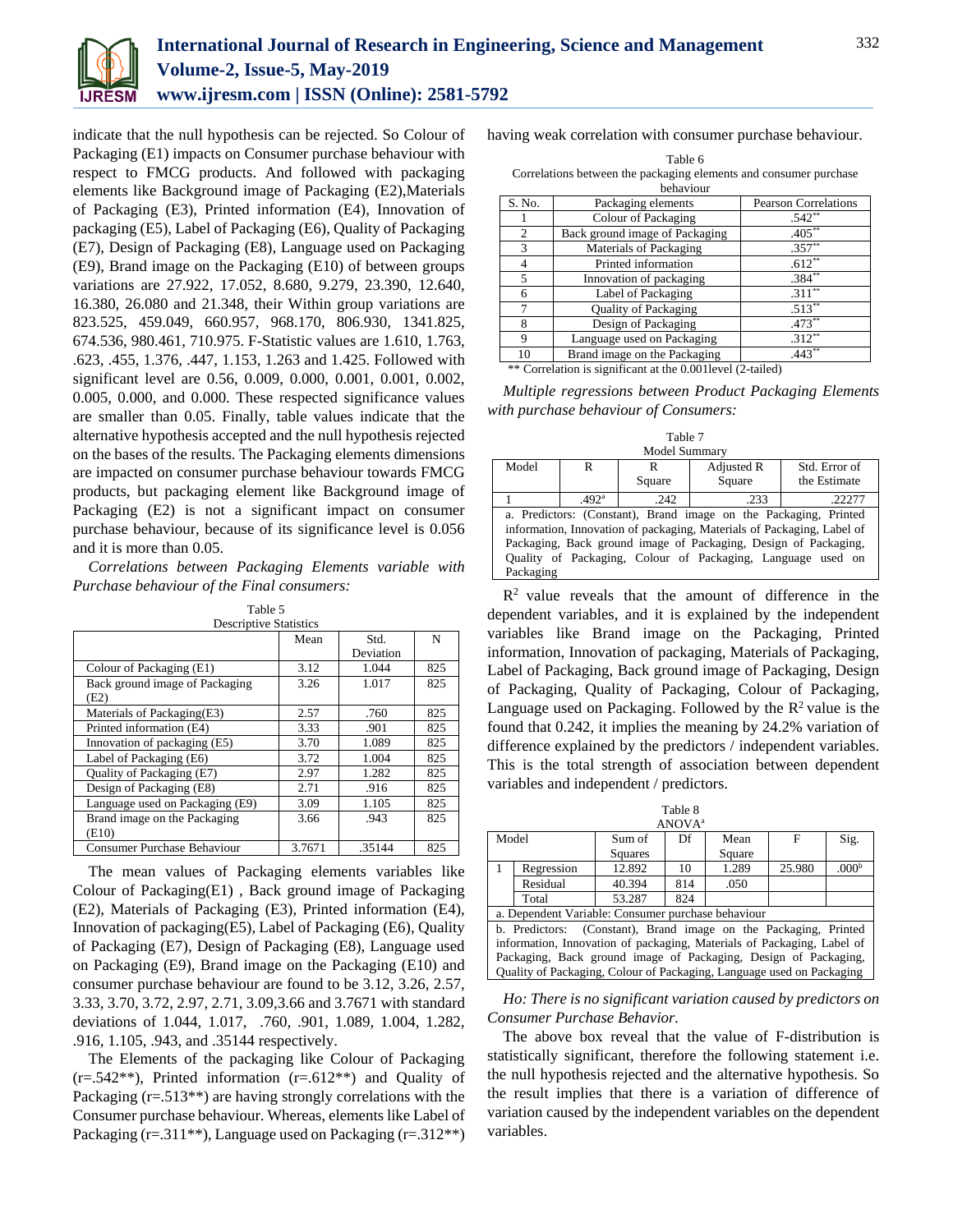

| Table 9                                            |                                    |            |                                  |          |      |  |  |
|----------------------------------------------------|------------------------------------|------------|----------------------------------|----------|------|--|--|
| Coefficients <sup>a</sup>                          |                                    |            |                                  |          |      |  |  |
| Model                                              | <b>Unstandardized Coefficients</b> |            | <b>Standardized Coefficients</b> | T        | Sig. |  |  |
|                                                    | B                                  | Std. Error | Beta                             |          |      |  |  |
| (Constant)                                         | 3.895                              | .119       |                                  | 27.301   | .000 |  |  |
| Colour of Packaging                                | .079                               | .023       | .224                             | 6.238    | .000 |  |  |
| Back ground image of Packaging                     | $-.097$                            | .033       | $-.101$                          | $-2.852$ | .104 |  |  |
| Materials of Packaging                             | $-.076$                            | .027       | $-.053$                          | $-1.520$ | .009 |  |  |
| Printed information                                | $-.087$                            | .035       | $-.067$                          | $-1.802$ | .002 |  |  |
| Innovation of packaging                            | $-.047$                            | .021       | $-0.019$                         | $-.601$  | .548 |  |  |
| Label of Packaging                                 | .072                               | .032       | .115                             | 3.438    | .001 |  |  |
| <b>Ouality of Packaging</b>                        | $-.084$                            | .022       | $-.083$                          | $-2.066$ | .009 |  |  |
| Design of Packaging                                | .140                               | .048       | .347                             | 8.008    | .000 |  |  |
| Language used on Packaging                         | $-.059$                            | .034       | $-.026$                          | $-1.609$ | .003 |  |  |
| Brand image on the Packaging                       | .083                               | .015       | .058                             | 1.568    | .007 |  |  |
| a. Dependent Variable: Consumer purchase behaviour |                                    |            |                                  |          |      |  |  |

The above table reveal that results of t-statistics values at the 2 tailed p-values with testing statistically significant with Zero, by the help of Alpha with 0.05 values: Followed with the table indicates that the results of t- values and p-values. The value of 't' for all the predictors like Colour of Packaging (6.238), Back ground image of Packaging (-2.852), Materials of Packaging (- 1.520), Printed information (-1.802), Innovation of packaging (-.601), Label of Packaging (3.438), Quality of Packaging (- 2.066), Design of Packaging (8.008), Language used on Packaging (-1.609) and Brand image on the Packaging (1.568) and p-values of the respected predictors are 0.000, .009, .009, .001, .009, 000, .003 and .007 values are statistically significant and because of these values are smaller than the alpha value (0.005). Whereas Back ground image of Packaging (0.104) and Innovation of packaging (0.548) p-values are more than 0.005, these are not statistically significant because their values are more than alpha value.

## **9. Managerial implications**

The entrepreneurs ought to come with modern and precise packaging while they may be launching new merchandise in the market. Mass Media play an important function to persuade more on clients purchase behaviour. So this main factor, marketers preserve excessive great of video, audio, clarity of message about product packaging. If the commercial enterprise or manufactures are retaining proper elements of packaging with cautious examination, it facilitates to construct and generate the extra effective income the best one way is there to get greater proper results in a powerful manner, it occurs by way of constructing the powerful techniques planning of packaging of their respective product segments.

# **10. Limitations of the research**

No research is without certain limitation specifically in the case of surveys conducted through structured questionnaires or personal interviews. So, the outcomes of the present study are limited or geographically responses may vary. By giving attention to these apparent reasons, we can see the following limitations: The sample is drawn from Hyderabad city; therefore, the sample may not represent the whole population.

Hence, the limitation of generalization will be there. A sample size of 825 respondents has been selected in and around Hyderabad city as related to the universe, bias respondent's responses, deficiency of published / unpublished literature on Product packaging strategies and time restriction could be some limitations. This study is not considering total FMCG product packaging, since few categories in FMCG products are considered, like Personal care products (Cosmetics), Dairy products (Milk, Ghee, Ice cream), Food products (Biscuits, Bread, Cakes) and Beverages (Soft drinks & Energy drinks) and only to evaluate the packaging strategies impact on the purchase behaviour of final selected respondents. Personal bias of respondents while answering the question may have skewed the results slightly, although an effort has been made to verify the results through all sorts of quantitative and qualitative.

#### **11. Conclusions**

This study attempted to explore the Impact of product packaging elements on consumer purchasing behaviour and try to comprehend its influence in their decision making by attempting to consolidate the various viewpoints to reach at a conclusion which can better explain the notion of rationality and at the same time the act of consumption. For the past days, packaging was viewed just as a box/container or outer covering, but packaging has various tasks to playing at this point. As for the consequences confirmed that media exposure like TV, radio, newspaper and magazine and internet statistically sizable on patron belief in the direction of FMCG packaging, besides Radio. And packaging elements have advantageous effect at the patron towards purchase belief. But back ground of the packaging not influence on buying of behaviour of consumers. Ultimately, the researcher concluded that the entrepreneurs observed greater effective product packaging elements and techniques in market for attracting and rendering new and existed customers for increasing enterprise and product marketplace proportion.

## **References**

[1] Adelina Broadbridge & Henry Morgan. Consumer buying behaviour and perception toward retail brand baby products, 2007.